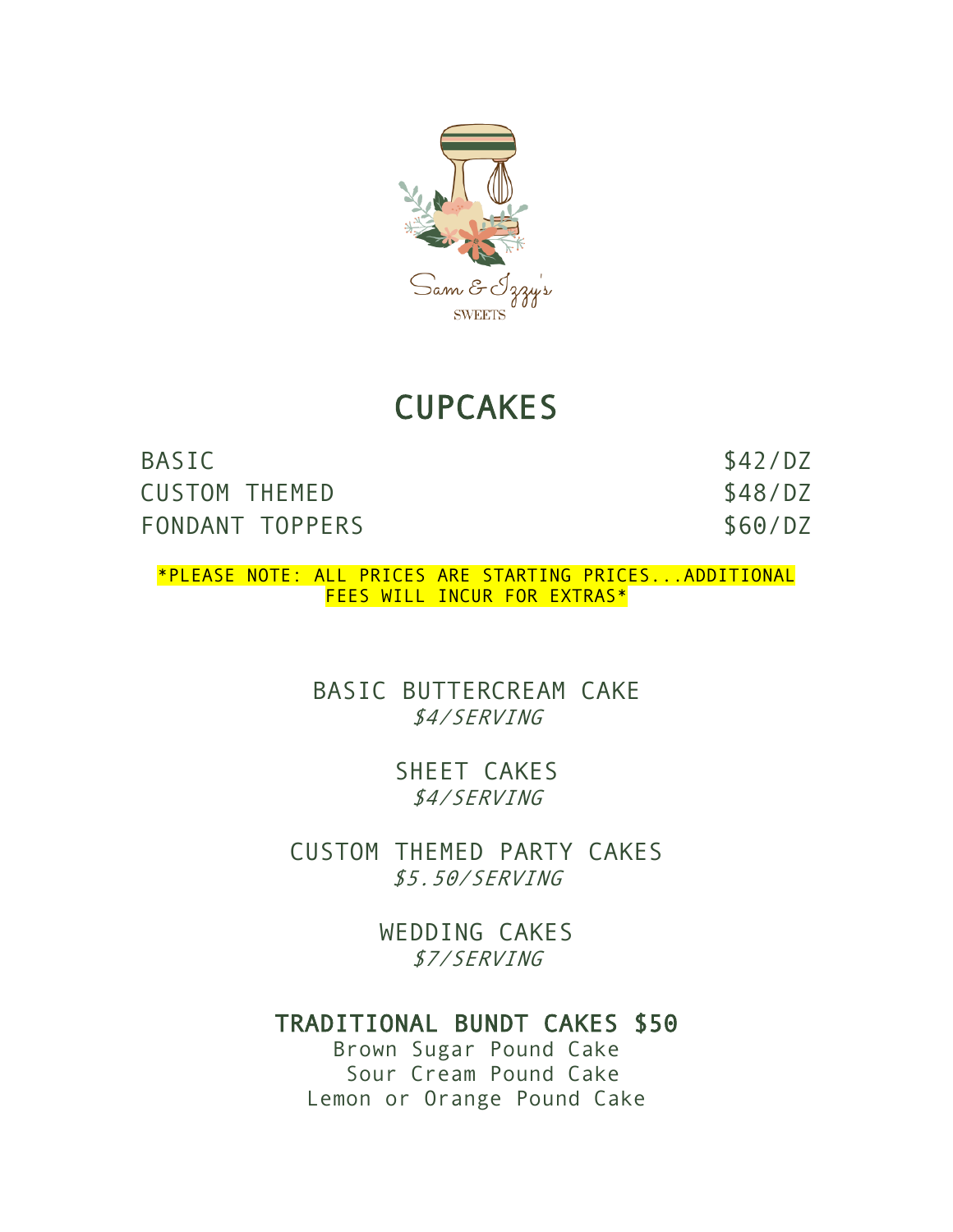# CHECK OUT OUR MENU OF FUN FLAVORS

Not Sure What to Pick? Check out our flavor combinations on the next page!

| <b>CAKE</b>                                                                                                                                                                                                                                                                                                                                                                      | <b>CAKE</b>                                                                                                                                                                                                                                                                                                                              | SWISS                                                                                                                                                                                                                                                                                                                                                                                                                                                                                                   |
|----------------------------------------------------------------------------------------------------------------------------------------------------------------------------------------------------------------------------------------------------------------------------------------------------------------------------------------------------------------------------------|------------------------------------------------------------------------------------------------------------------------------------------------------------------------------------------------------------------------------------------------------------------------------------------------------------------------------------------|---------------------------------------------------------------------------------------------------------------------------------------------------------------------------------------------------------------------------------------------------------------------------------------------------------------------------------------------------------------------------------------------------------------------------------------------------------------------------------------------------------|
| <b>FLAVORS</b>                                                                                                                                                                                                                                                                                                                                                                   | <b>FILLINGS</b>                                                                                                                                                                                                                                                                                                                          | BUTTERCREAM FLAVORS                                                                                                                                                                                                                                                                                                                                                                                                                                                                                     |
| Almond<br>$\circ$<br>Butter Pecan<br>$\circ$<br>Carrot<br>$\circlearrowright$<br>Chocolate<br>$\circlearrowright$<br>Chocolate Chip<br>$\circlearrowright$<br>Classic Vanilla<br>$\circ$<br>Coconut<br>$\circ$<br>Confetti<br>$\circ$<br>Cookies-n -Cream<br>$\circlearrowright$<br>Key Lime<br>$\bigcirc$<br>Lemon<br>$\circ$<br>Red Velvet<br>$\circ$<br>Strawberry<br>$\circ$ | Chocolate Ganache<br>$\circ$<br>Cream Chees<br>$\circ$<br>German Chocolate<br>$\circlearrowright$<br>Lemon Curd<br>$\circlearrowright$<br>Peaches & Cream<br>$\circ$<br>Raspberry Jam<br>$\circlearrowright$<br>Spiced Rum Pineapple<br>$\circlearrowright$<br>Compote<br>Sliced Strawberries<br>$\circ$<br>Strawberry Jam<br>$\bigcirc$ | Almond<br>$\circ$<br>Butterscotch<br>$\circ$<br>Carame <sub>l</sub><br>$\circlearrowright$<br>Chocolate<br>$\circ$<br>Classic Vanilla<br>$\circ$<br>Coconut<br>$\circ$<br>Cookies-n-Cream<br>$\circ$<br>Cookie Butter<br>$\circ$<br>Espresso<br>$\bigcirc$<br>Hazelnut<br>$\circ$<br>Lavender<br>$\circ$<br>Lemon<br>$\circ$<br>Key Lime<br>$\circ$<br>Marshmallow<br>$\circ$<br>Matcha<br>$\circ$<br>Peanut Butter<br>$\circ$<br>Pistachio<br>$\circ$<br>Raspberry<br>$\circ$<br>Strawberry<br>$\circ$ |